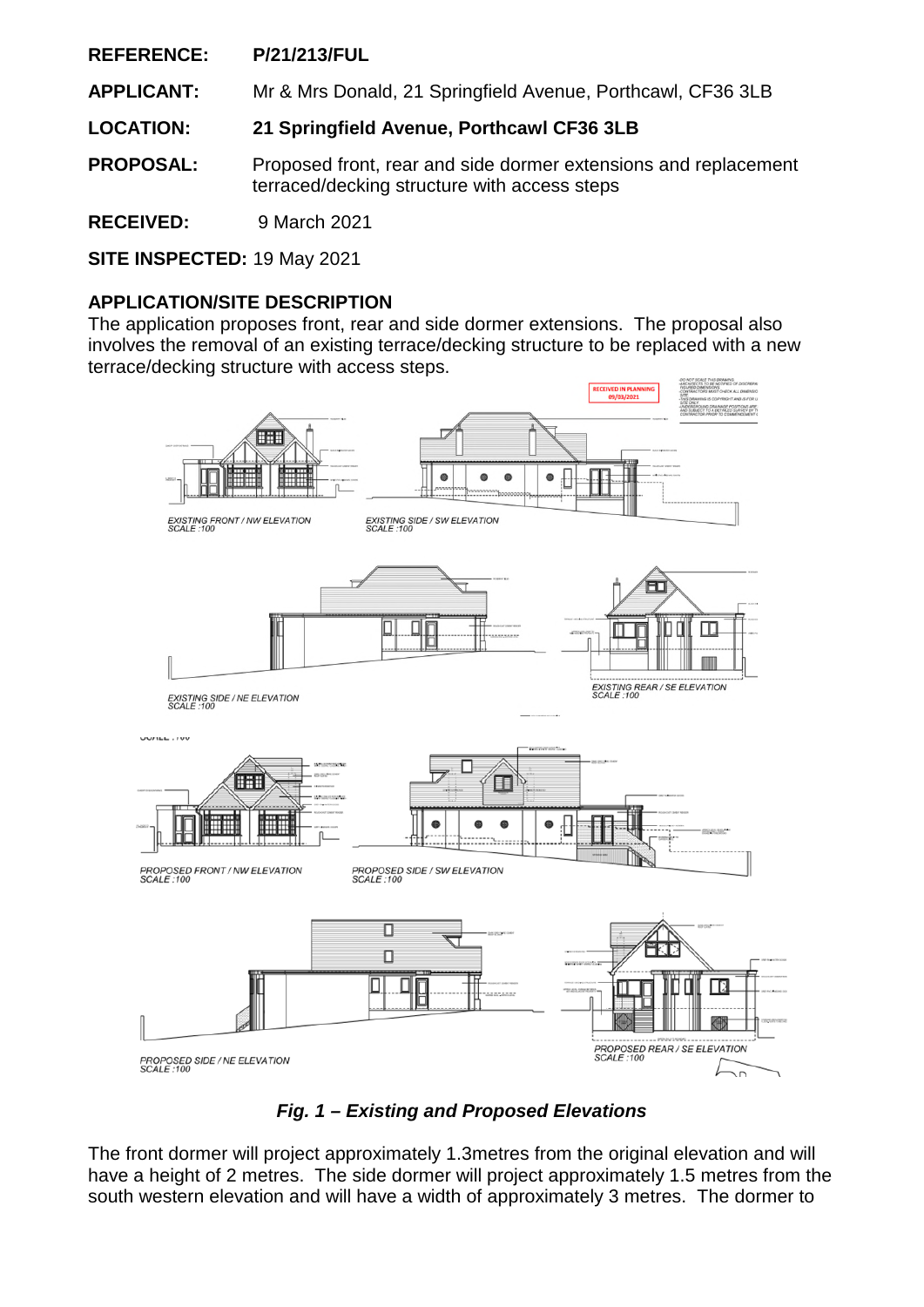the rear will project approximately 3 metres from the rear elevation and will have a height of approximately 4 metres.

The proposed terrace/decking structure will be constructed on the same footprint as the original structure and will include an external stair which provides access to the rear garden. A 1.8 metre high privacy screen is proposed to the side of the structure.



# *Fig. 2 – Side Elevation of Decking Area and Steps*

The application property comprises a detached dwelling which is situated towards the end of a cul-de-sac development within a residential side street of the built up area of Porthcawl. The plot benefits from an enclosed rear garden with off-street parking at the front and side. Properties within this cul-de-sac development have a similar and characteristic form, predominantly being hipped roof properties.

### **RELEVANT HISTORY**

P/01/337/FUL Granted (no conditions) 25 May 2001 Extension To Existing Dwelling

## **RELEVANT POLICIES**

Local Policies The Bridgend Local Development Plan 2006-2021 (LDP) was formally adopted by the Council in September 2013, within which the following policies and supplementary Planning guidance are relevant:

| <b>Policy SP2</b>   | Design and Sustainable Place Making |
|---------------------|-------------------------------------|
| <b>Policy PLA11</b> | <b>Parking Standards</b>            |

| <b>Supplementary Planning Guidance 2</b>  | <b>House Extensions</b>  |
|-------------------------------------------|--------------------------|
| <b>Supplementary Planning Guidance 17</b> | <b>Parking Standards</b> |

National Policies

In the determination of a Planning application regard should also be given to the requirements of National Planning Policy which are not duplicated in the Local Development Plan. The following Welsh Government Planning Policy is relevant to the determination of this planning application:

**Future Wales – the National Plan 2040 Planning Policy Wales Edition 11 Planning Policy Wales TAN 12** Design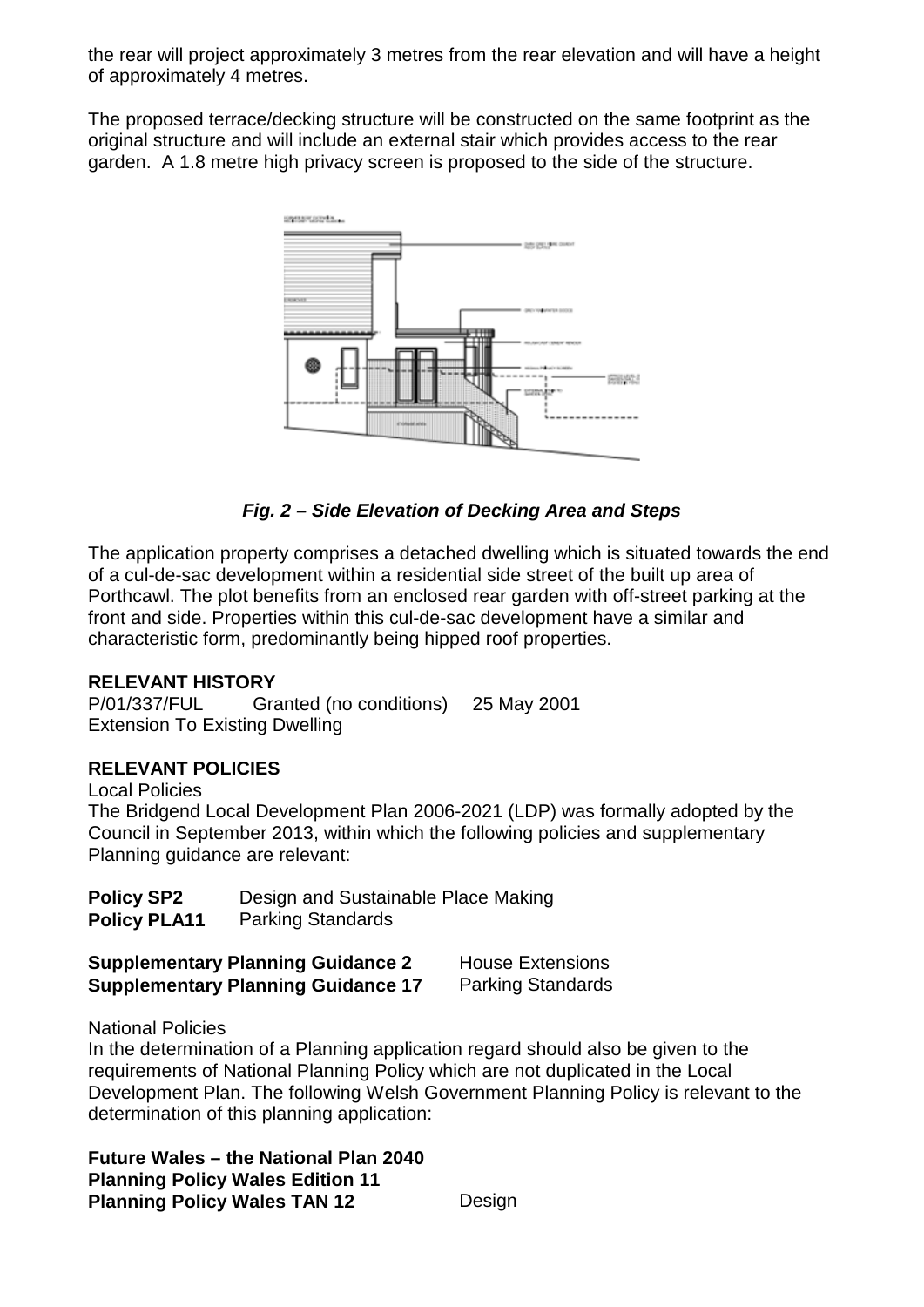## **Well-being of Future Generations Act 2015**

The Well-being of Future Generations Act 2015 imposes a duty on public bodies to carry out sustainable development in accordance with sustainable development principles to act in a manner which seeks to ensure that the needs of the present are met without comprising the ability of future generations to meet their own needs (Section 5).

The well-being goals identified in the act are:

- A prosperous Wales
- A resilient Wales
- A healthier Wales
- A more equal Wales
- A Wales of cohesive communities
- A Wales of vibrant culture and thriving Welsh language
- A globally responsible Wales

The duty has been considered in the assessment of this application. It is considered that there would be no significant or unacceptable impacts upon the achievement of well-being goals/objectives as a result of the proposed development.

## **The Socio Economic Duty**

The Socio Economic Duty (under Part 1, Section 1 of the Equality Act 2010), which came in to force on 31 March, 2021, has the overall aim of delivering better outcomes for those who experience socio-economic disadvantage and, whilst this is not a strategic decision, the duty has been considered in the assessment of this application.

## **PUBLICITY**

Neighbours have been notified of the receipt of the application. The period allowed for response to consultations/publicity expired on 18 July 2021

## **CONSULTATION RESPONSES**

None

# **REPRESENTATIONS RECEIVED**

The occupier(s) of 17 Hutchwns Close has objected for the following reasons:-

- loss of privacy

- noise from access to first floor

The occupier(s) of 18 Hutchwns Close has objected for the following reasons:-

- loss of privacy
- loss of light
- noise pollution
- overdevelopment
- out of keeping

The occupier(s) of 19 Hutchwns Close has objected for the following reasons:-

- loss of privacy.

Comments were also raised as to whether this should be considered a second floor extension and not a first floor.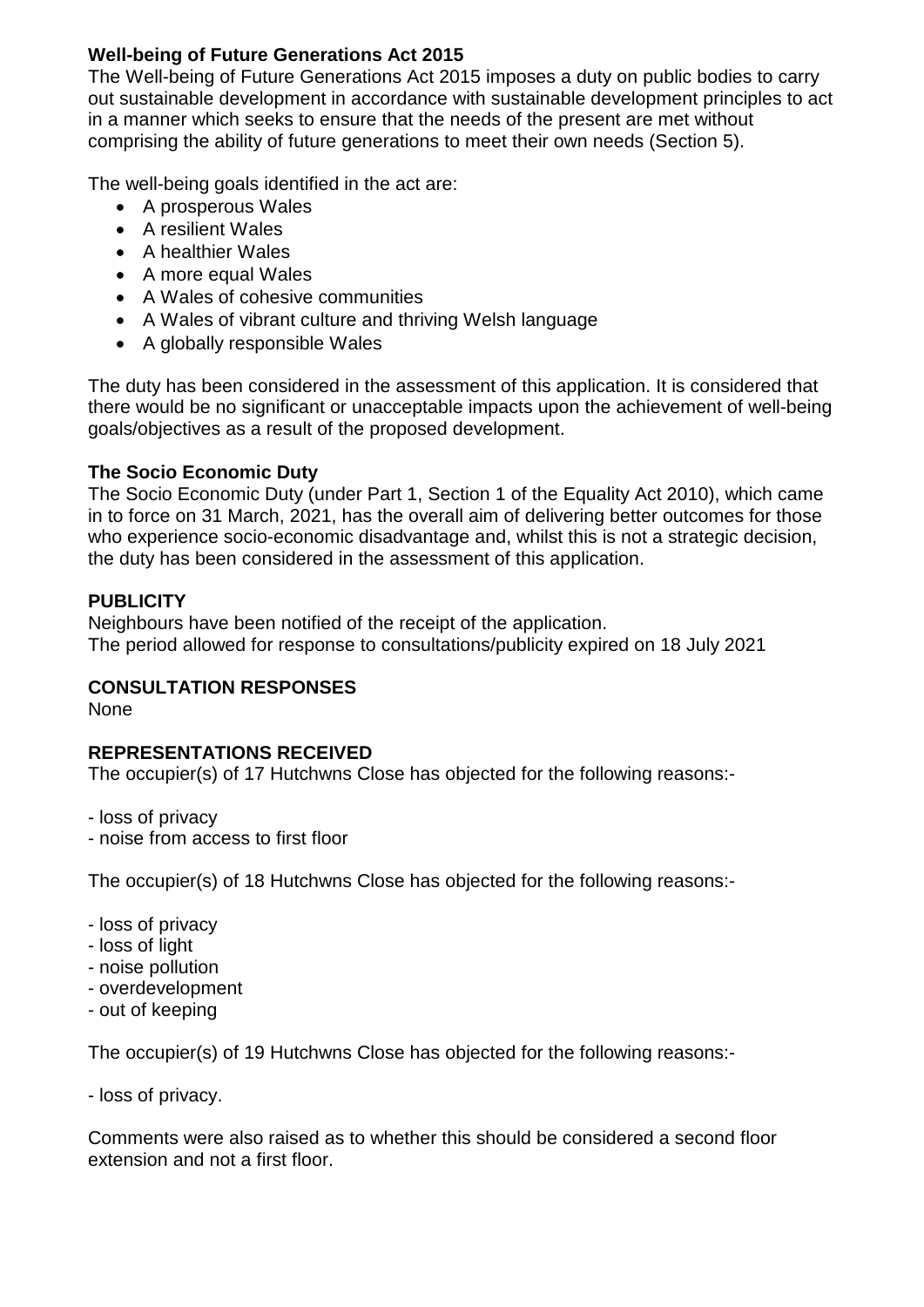### **COMMENTS ON REPRESENTATIONS RECEIVED**

The majority of the concerns raised by neighbouring properties are addressed within the appraisal section of the report.

The original plans included a Juliet balcony on the proposed rear dormer. The scheme did not include using the flat roof of the existing extension as a balcony. However, after discussions with the applicant and agent the Juliet balcony was removed.

Having been made aware of the discrepancy of the existing plans in relation to the chimney, amended plans were received from the agent.

Any issues regarding anti-sociable behaviour (i.e. excessive noise during unsociable hours) are a matter for Public Protection and is not a material planning consideration.

Due to the difference in land levels from the front to the rear of the application property, the dwelling, when looking at it from the rear, has a split level which has created a lower ground floor/basement level. Therefore, the proposed extension will be constructed at first floor level.



**ED SIDE / SW ELEVATION** 

*Fig. 3 – Side Elevation Showing Split Level* 

### **APPRAISAL**

The application is referred to Committee to consider the objections received from local residents.

The main considerations in the assessment of this application are the impact of the development on the character and appearance of the existing dwelling and street scene and the impact on neighbouring amenities.

The application proposes front, rear and side dormer extensions. The proposal also involves the removal of an existing terrace/decking structure to be replaced by a new terrace/decking structure with access steps to the rear garden.

**Impact on the Character and Appearance of Existing Property and Street Scene**  Policy SP2 of the Local Development Plan (2013) states that "all development should contribute to creating high quality, attractive, sustainable places which enhance the community in which they are located, whilst having full regard to the natural, historic and built environment". "Design should be of the highest quality possible, and should be appropriate in scale, size and prominence".

Note 14 of Supplementary Planning Guidance 02 Householder Development (SPG02) states that "dormer extensions should be sympathetic to the existing house in their shape, position, scale and material". The dormer additions proposed are considered to be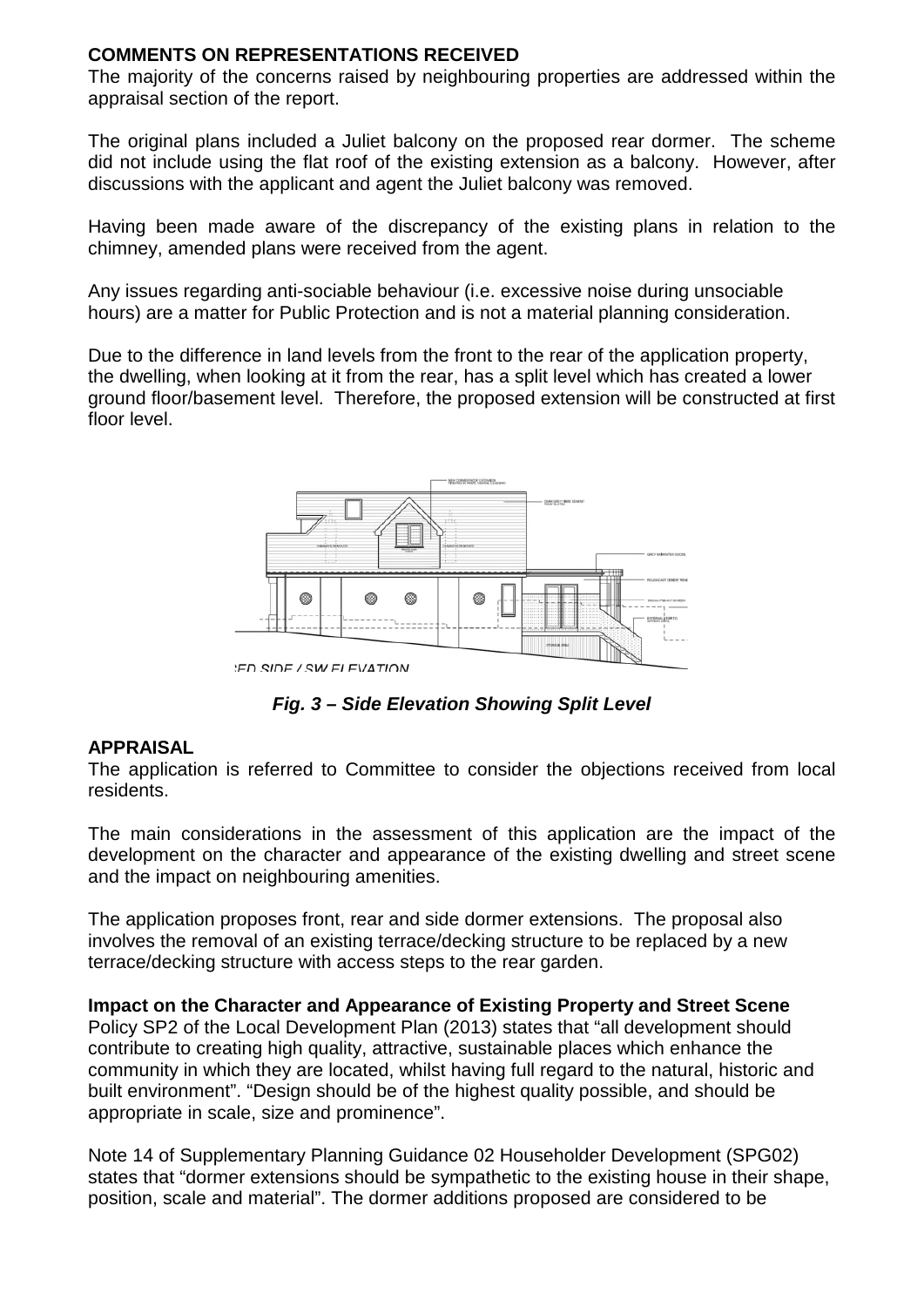subservient to the main roof and utilise the same pitch. They are centrally located within the roof slope and are set down from the ridge line of the host dwelling and in from the sides of the roof. Their design is considered to be complimentary to the host dwelling and reflect its character. The addition of dormer extensions is not considered to be harmful to the character or appearance of the host dwelling and they are therefore considered to be appropriate additions in accord with Note 14 of SPG02.

The proposed decked area will replace an existing substandard decked area. As the decking is attached to the rear elevation of the property, it will not be readily visible from public vantage points and will not therefore adversely impact the visual amenities of the area or the street scene.

### **Impact on Neighbouring Residential Amenities**

In assessing this application Supplementary Planning Guidance 02 – Householder Development is relevant and Note 6 of the guidance states:-

*An extension should respect the privacy of neighbouring houses. Paragraph 4.6.2 of this note advises 'The County Borough Council believes that the minimum distance between directly facing habitable room windows in adjacent properties should normally be 21 metres.' Reductions may be acceptable where:* 

- *(a) permanent screening can be provided between facing ground floor windows;*
- *(b) the overlooking is between windows fronting on to a highway where established building lines are less than 21 metres apart;*
- *(c) the overlooking is between windows fronting on to a public space where the buildings are used to define spatial enclosure;*
- *(d) the angle of overlooking between windows is not direct, allowing the distance between windows to be reduced as the angle between them is increased;*
- *(e) the overlooked window is a secondary window5;*
- *(f) either the overlooked or overlooking window is high level6, or is permanently obscured glazed and fixed – usually appropriate only if there is a second clear glazed and opening window serving the same room.*

*And paragraph 4.6.5 advises While few rear gardens are entirely private some features can create a sense of unreasonable overlooking in neighbouring property. Balconies often cause the greatest difficulty, but sideways facing windows can also be undesirable. If a balcony is proposed it should be located or screened to prevent or minimise overlooking.* 

In this instance, the properties to the rear of the application site along Hutchwns Close are set at a lower level than the application property and therefore the views from first floor rear windows of the property effectively look down on the gardens of properties to the rear. With regards to 18 & 19 Hutchwns Close, there is a distance of 11 metres from the new window in the rear elevation of the proposed first floor extension and the boundary with these properties and a distance of over 25 metres to the rear elevation (and habitable room windows) of these properties.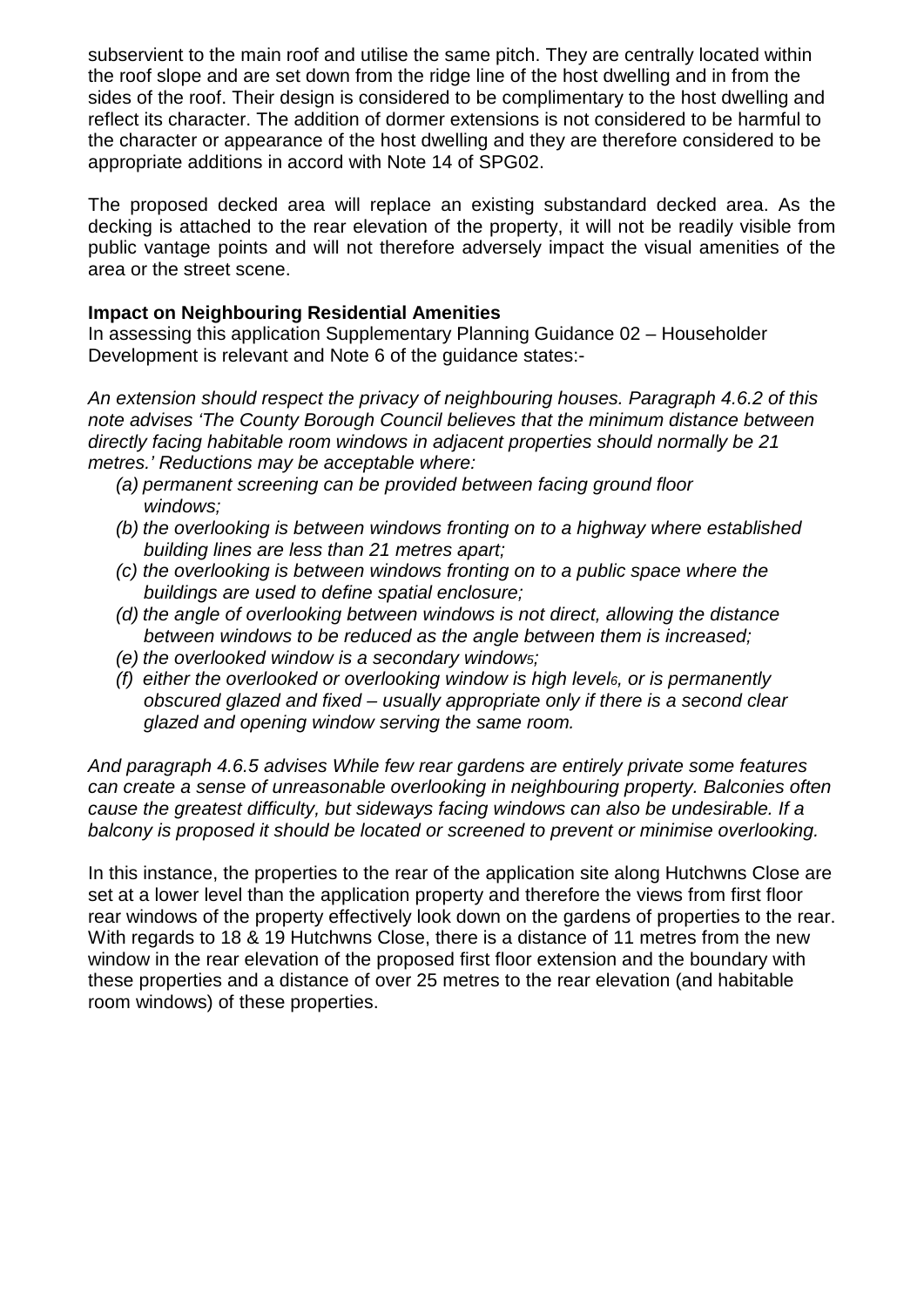

*Fig. 4 – Separation Distances* 

With regards to 17 Hutchwns Close, this property is set off to the south west of the application property and therefore the views from the rear extension window are indirect and do not overlook the garden or the rear of this property.



*Fig. 5 – Orientation and Relationship with Surrounding Properties* 

With regards to the proposed dormer on the side elevation of the property, this will overlook the driveway of 23 Springfield Avenue and the front garden and front elevation of 25 Springfield Avenue. However, this dormer will serve a bathroom and will be conditioned to ensure that it is obscurely glazed.

The proposed decking will replace an existing decked area. The submitted plans have indicated a 1.8 metre high screen will be erected on the side elevation for privacy purposes.

## **Parking**

The proposal involves the extension of two existing bedrooms. Therefore, as the overall number of bedrooms at the property will not increase the proposed development will not have an impact on the existing off-street parking arrangements the property currently benefits from.

## **CONCLUSION**

This application is recommended for approval because the development complies with Council policy and guidelines and would not adversely affect the character of the existing property, street scene or wider area, prejudice highway safety, privacy or visual amenities nor so significantly harm neighbours' amenities.